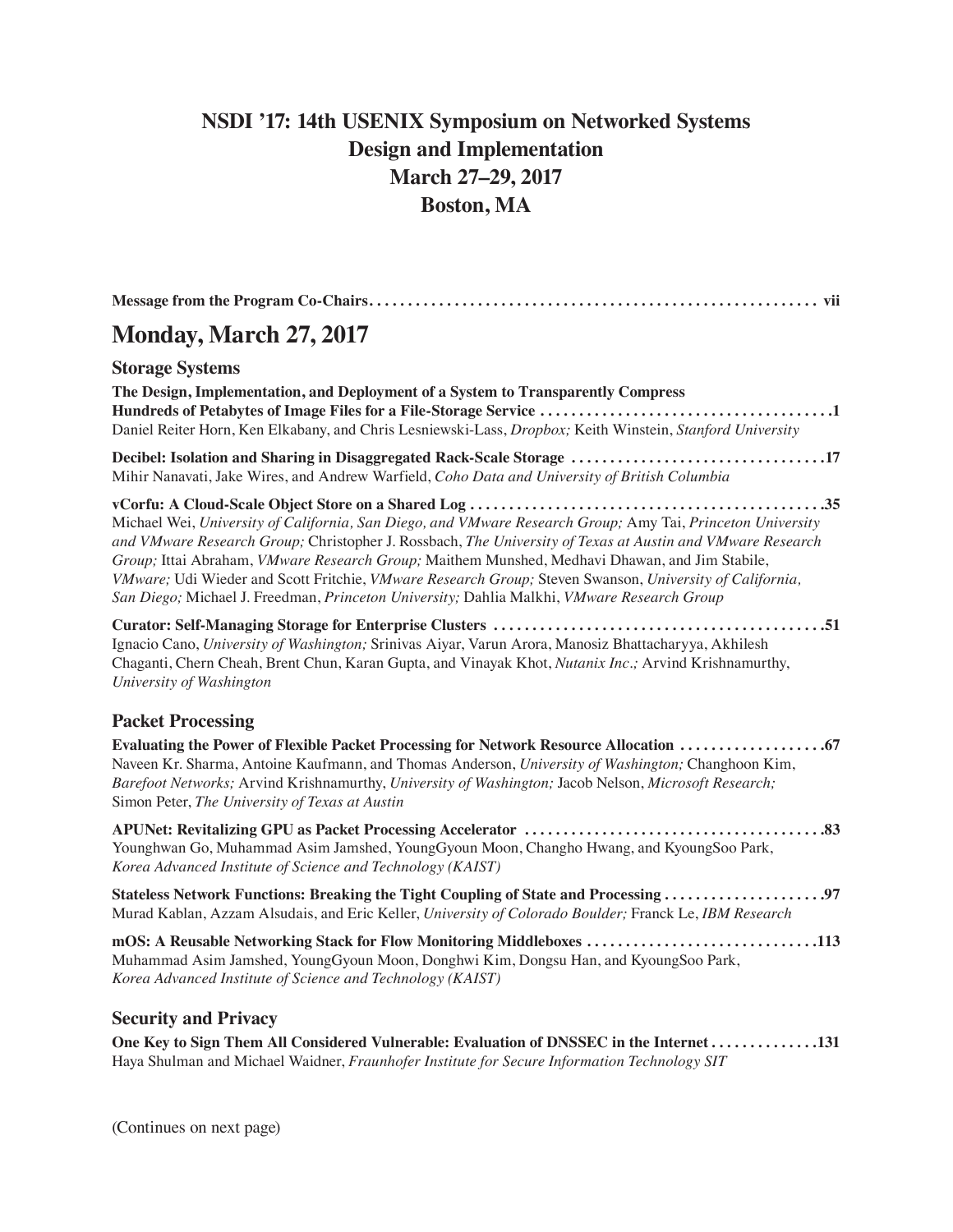**Enhancing Security and Privacy of Tor's Ecosystem by Using Trusted Execution Environments . . . . . . . . 145** Seongmin Kim, Juhyeng Han, and Jaehyeong Ha, *Korea Advanced Institute of Science and Technology (KAIST);* Taesoo Kim, *Georgia Institute of Technology;* Dongsu Han, *Korea Advanced Institute of Science and Technology (KAIST)*

**ViewMap: Sharing Private In-Vehicle Dashcam Videos . . . . . . . . . . . . . . . . . . . . . . . . . . . . . . . . . . . . . . . . . . . 163** Minho Kim, Jaemin Lim, Hyunwoo Yu, Kiyeon Kim, Younghoon Kim, and Suk-Bok Lee, *Hanyang University*

**A System to Verify Network Behavior of Known Cryptographic Clients . . . . . . . . . . . . . . . . . . . . . . . . . . . . . 177** Andrew Chi, Robert A. Cochran, Marie Nesfield, Michael K. Reiter, and Cynthia Sturton, *The University of North Carolina at Chapel Hill*

### **Wireless Networking**

**FlexCore: Massively Parallel and Flexible Processing for Large MIMO Access Points . . . . . . . . . . . . . . . . . 197** Christopher Husmann, Georgios Georgis, and Konstantinos Nikitopoulos*, University of Surrey;* Kyle Jamieson, *Princeton University and University College London*

| Facilitating Robust 60 GHz Network Deployment by Sensing Ambient Reflectors213                            |  |
|-----------------------------------------------------------------------------------------------------------|--|
| Teng Wei, University of Wisconsin–Madison; Anfu Zhou, Beijing University of Posts and Telecommunications; |  |
| Xinyu Zhang, University of Wisconsin—Madison                                                              |  |

**Skip-Correlation for Multi-Power Wireless Carrier Sensing . . . . . . . . . . . . . . . . . . . . . . . . . . . . . . . . . . . . . . . 227** Romil Bhardwaj, Krishna Chintalapudi, and Ramachandran Ramjee, *Microsoft Research*

**FM Backscatter: Enabling Connected Cities and Smart Fabrics . . . . . . . . . . . . . . . . . . . . . . . . . . . . . . . . . . . 243** Anran Wang, Vikram Iyer, Vamsi Talla, Joshua R. Smith, and Shyamnath Gollakota, *University of Washington*

## **Tuesday, March 28, 2017**

## **Privacy and Security**

| Prio: Private, Robust, and Scalable Computation of Aggregate Statistics 259<br>Henry Corrigan-Gibbs and Dan Boneh, Stanford University                                                                            |  |
|-------------------------------------------------------------------------------------------------------------------------------------------------------------------------------------------------------------------|--|
| Opaque: An Oblivious and Encrypted Distributed Analytics Platform 283<br>Wenting Zheng, Ankur Dave, Jethro G. Beekman, Raluca Ada Popa, Joseph E. Gonzalez, and Ion Stoica,<br>University of California, Berkeley |  |
| Frank Wang, Catherine Yun, Shafi Goldwasser, and Vinod Vaikuntanathan, MIT CSAIL; Matei Zaharia,                                                                                                                  |  |

**SDN and Network Design**

*Stanford InfoLab*

| VFP: A Virtual Switch Platform for Host SDN in the Public Cloud315<br>Daniel Firestone, Microsoft                                                                                                                                                          |  |
|------------------------------------------------------------------------------------------------------------------------------------------------------------------------------------------------------------------------------------------------------------|--|
| Aurojit Panda and Wenting Zheng, University of California, Berkeley; Xiaohe Hu, Tsinghua University;<br>Arvind Krishnamurthy, University of Washington; Scott Shenker, University of California, Berkeley, and<br>International Computer Science Institute |  |
| Robust Validation of Network Designs under Uncertain Demands and Failures 347                                                                                                                                                                              |  |

Yiyang Chang, Sanjay Rao, and Mohit Tawarmalani, *Purdue University*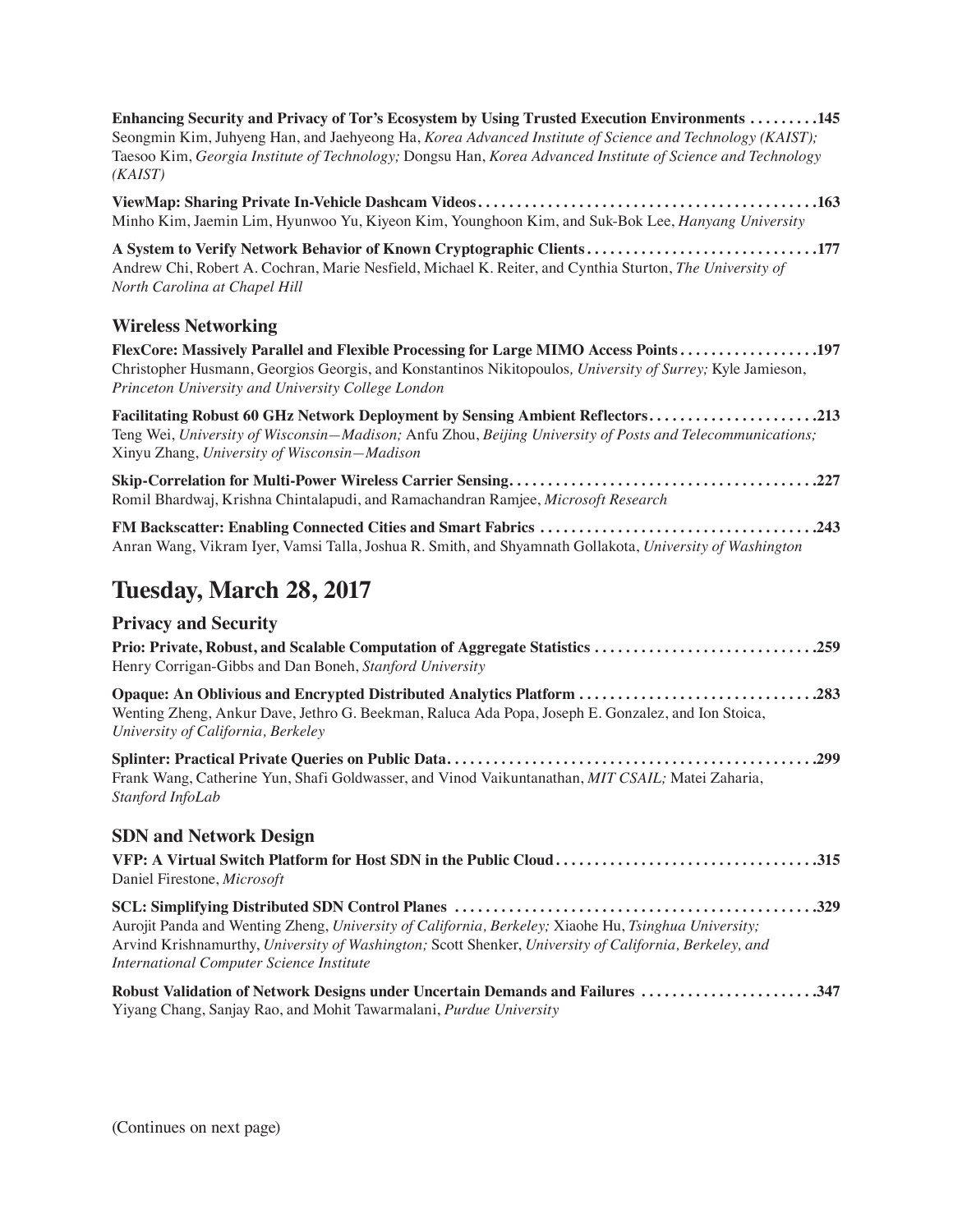### **Data-Driven Systems**

**Encoding, Fast and Slow: Low-Latency Video Processing Using Thousands of Tiny Threads . . . . . . . . . . . 363** Sadjad Fouladi, Riad S. Wahby, and Brennan Shacklett, *Stanford University;* Karthikeyan Vasuki Balasubramaniam, *University of California, San Diego;* William Zeng, *Stanford University;* Rahul Bhalerao, *University of California, San Diego;* Anirudh Sivaraman, *Massachusetts Institute of Technology;* George Porter, *University of California, San Diego;* Keith Winstein, *Stanford University* **Live Video Analytics at Scale with Approximation and Delay-Tolerance . . . . . . . . . . . . . . . . . . . . . . . . . . . . . 377** Haoyu Zhang, *Microsoft and Princeton University;* Ganesh Ananthanarayanan, Peter Bodik, Matthai Philipose, and Paramvir Bahl, *Microsoft;* Michael J. Freedman, *Princeton University* **Pytheas: Enabling Data-Driven Quality of Experience Optimization Using Group-Based Exploration-Exploitation . . . . . . . . . . . . . . . . . . . . . . . . . . . . . . . . . . . . . . . . . . . . . . . . . . . . . . . . . . . . . . . . . . . . 393**

Junchen Jiang, *Carnegie Mellon University;* Shijie Sun, *Tsinghua University;* Vyas Sekar, *Carnegie Mellon University;* Hui Zhang, *Carnegie Mellon University and Conviva Inc.*

#### **Datacenter Networking**

**Let It Flow: Resilient Asymmetric Load Balancing with Flowlet Switching . . . . . . . . . . . . . . . . . . . . . . . . . . 407** Erico Vanini and Rong Pan, *Cisco Systems;* Mohammad Alizadeh, *Massachusetts Institute of Technology;*  Parvin Taheri and Tom Edsall, *Cisco Systems*

**Flowtune: Flowlet Control for Datacenter Networks . . . . . . . . . . . . . . . . . . . . . . . . . . . . . . . . . . . . . . . . . . . . . 421** Jonathan Perry, Hari Balakrishnan, and Devavrat Shah, *Massachusetts Institute of Technology*

**Flexplane: An Experimentation Platform for Resource Management in Datacenters . . . . . . . . . . . . . . . . . . 437** Amy Ousterhout, Jonathan Perry, and Hari Balakrishnan, *MIT CSAIL;* Petr Lapukhov, *Facebook*

#### **Cloud and Distributed Systems**

**I Can't Believe It's Not Causal! Scalable Causal Consistency with No Slowdown Cascades . . . . . . . . . . . . . 453** Syed Akbar Mehdi, Cody Littley, and Natacha Crooks, *The University of Texas at Austin;* Lorenzo Alvisi, *The University of Texas at Austin and Cornell University;* Nathan Bronson, *Facebook;* Wyatt Lloyd, *University of Southern California*

**CherryPick: Adaptively Unearthing the Best Cloud Configurations for Big Data Analytics . . . . . . . . . . . . . 469** Omid Alipourfard, *Yale University;* Hongqiang Harry Liu and Jianshu Chen, *Microsoft Research;* Shivaram Venkataraman, *University of California, Berkeley;* Minlan Yu, *Yale University;* Ming Zhang, *Alibaba Group*

**AdaptSize: Orchestrating the Hot Object Memory Cache in a Content Delivery Network . . . . . . . . . . . . . . 483** Daniel S. Berger, *University of Kaiserslautern;* Ramesh K. Sitaraman, *University of Massachusetts Amherst and Akamai Technologies;* Mor Harchol-Balter, *Carnegie Mellon University*

## **Wednesday, March 29**

#### **Mobile Systems and IoT**

**Bringing IoT to Sports Analytics . . . . . . . . . . . . . . . . . . . . . . . . . . . . . . . . . . . . . . . . . . . . . . . . . . . . . . . . . . . . . . 499** Mahanth Gowda, Ashutosh Dhekne, Sheng Shen, and Romit Roy Choudhury, *University of Illinois at Urbana– Champaign;* Xue Yang, Lei Yang, Suresh Golwalkar, and Alexander Essanian, *Intel*

**FarmBeats: An IoT Platform for Data-Driven Agriculture . . . . . . . . . . . . . . . . . . . . . . . . . . . . . . . . . . . . . . . . 515** Deepak Vasisht, *Microsoft and Massachusetts Institute of Technology;* Zerina Kapetanovic, *Microsoft and University of Washington;* Jongho Won, *Microsoft and Purdue University;* Xinxin Jin, *Microsoft and University of California, San Diego;* Ranveer Chandra, Ashish Kapoor, Sudipta N. Sinha, and Madhusudhan Sudarshan, *Microsoft;* Sean Stratman, *Dancing Crow Farm*